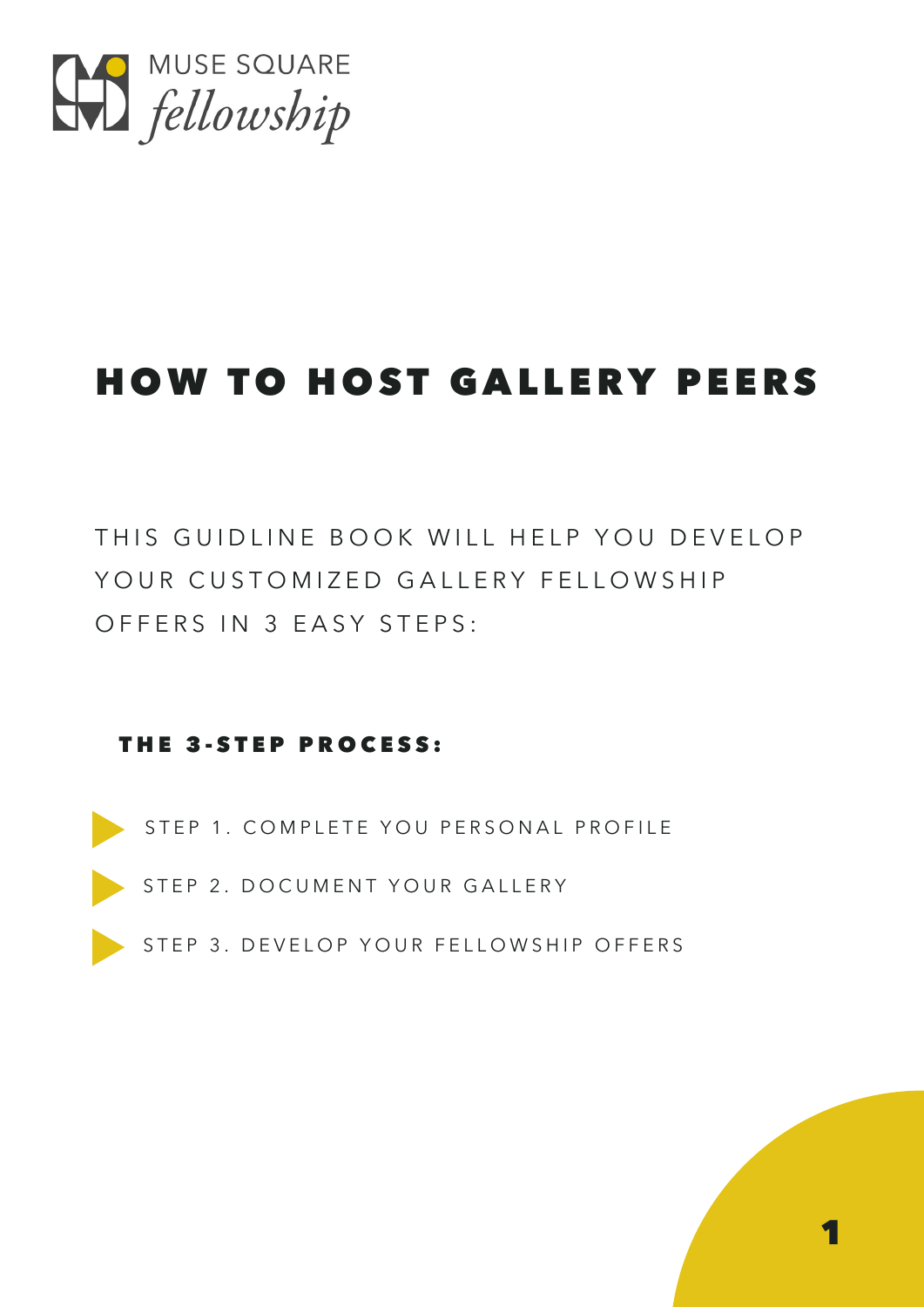

### STEP 1. COMPLETE YOUR PERSONAL PROFILE

**FILL IN YOUR USER PROFILE INFORMATION** CREATE YOUR PASSWORD ENTER YOUR ADDRESS DETAILS

#### PROFILE INFORMATION

| Occupation                                                                                 |                       |
|--------------------------------------------------------------------------------------------|-----------------------|
| Gallery<br>$\mathcal{C}_{\mathcal{M}}$                                                     |                       |
| ${\sf HD}$ Picture $^\textcircled{\mathsf{I}}$ HD Logo<br>Company Name                     |                       |
| $^{+}$<br>$\,{}^{+}\,$                                                                     | <b>PASSWORD</b>       |
| <b>First Name</b>                                                                          |                       |
|                                                                                            | CREATE NEW PASSWORD   |
| Last Name                                                                                  |                       |
|                                                                                            |                       |
| About Me                                                                                   |                       |
| Tell your fellow partners who you are, what you do and what projects you're interested in. | <b>ADDRESS</b>        |
| ◉<br>4                                                                                     | <b>Street Address</b> |
| Experience                                                                                 |                       |
| Experience                                                                                 | Country               |
| h                                                                                          |                       |
|                                                                                            | City                  |
| Email                                                                                      |                       |
| julen+progallery@musesquare.com                                                            | Postal Code           |
| WhatsApp Number                                                                            | Postal Code           |
|                                                                                            | <b>SAVE CHANGES</b>   |
| <b>SAVE CHANGES</b>                                                                        |                       |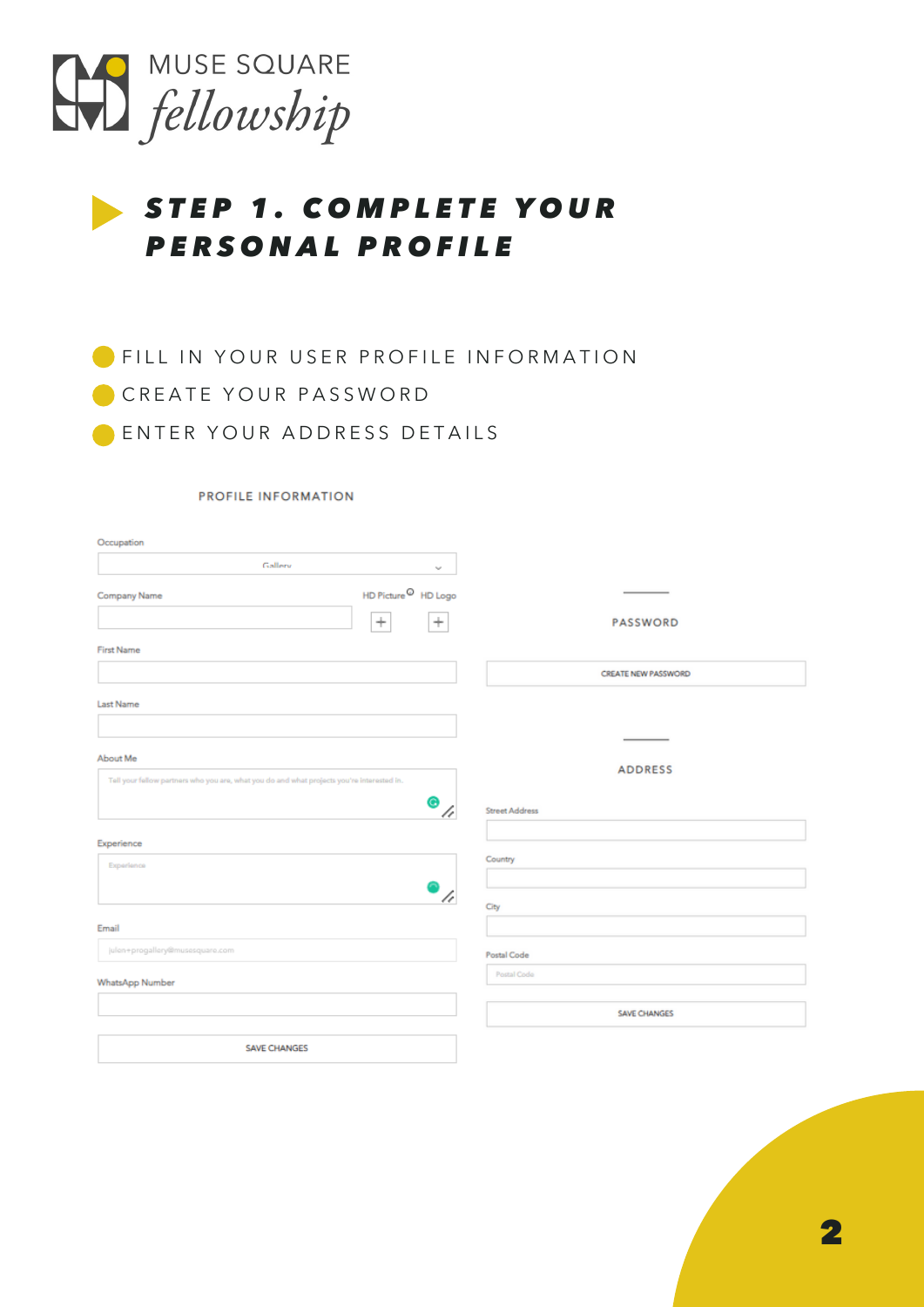

# STEP 2. DOCUMENT YOUR **GALLERY**

FILL IN YOUR GALLERY'S PROFILE INFORMATION

|                            | <b>Gallery Profile</b>          | $\checkmark$ |
|----------------------------|---------------------------------|--------------|
| <b>Gallery Name</b>        | New Gallery                     |              |
| Date Founded               | 04/01/2022<br>$\,>\,$           |              |
| Gallery Owner              | Last Name<br>First Name         |              |
| Gallery Manager            | First Name<br>Last Name         |              |
| <b>Gallery Specialty</b>   | Select                          | $\checkmark$ |
| <b>Gallery Affiliation</b> | Select                          | $\checkmark$ |
| Address                    | Country, City, Street, zip code |              |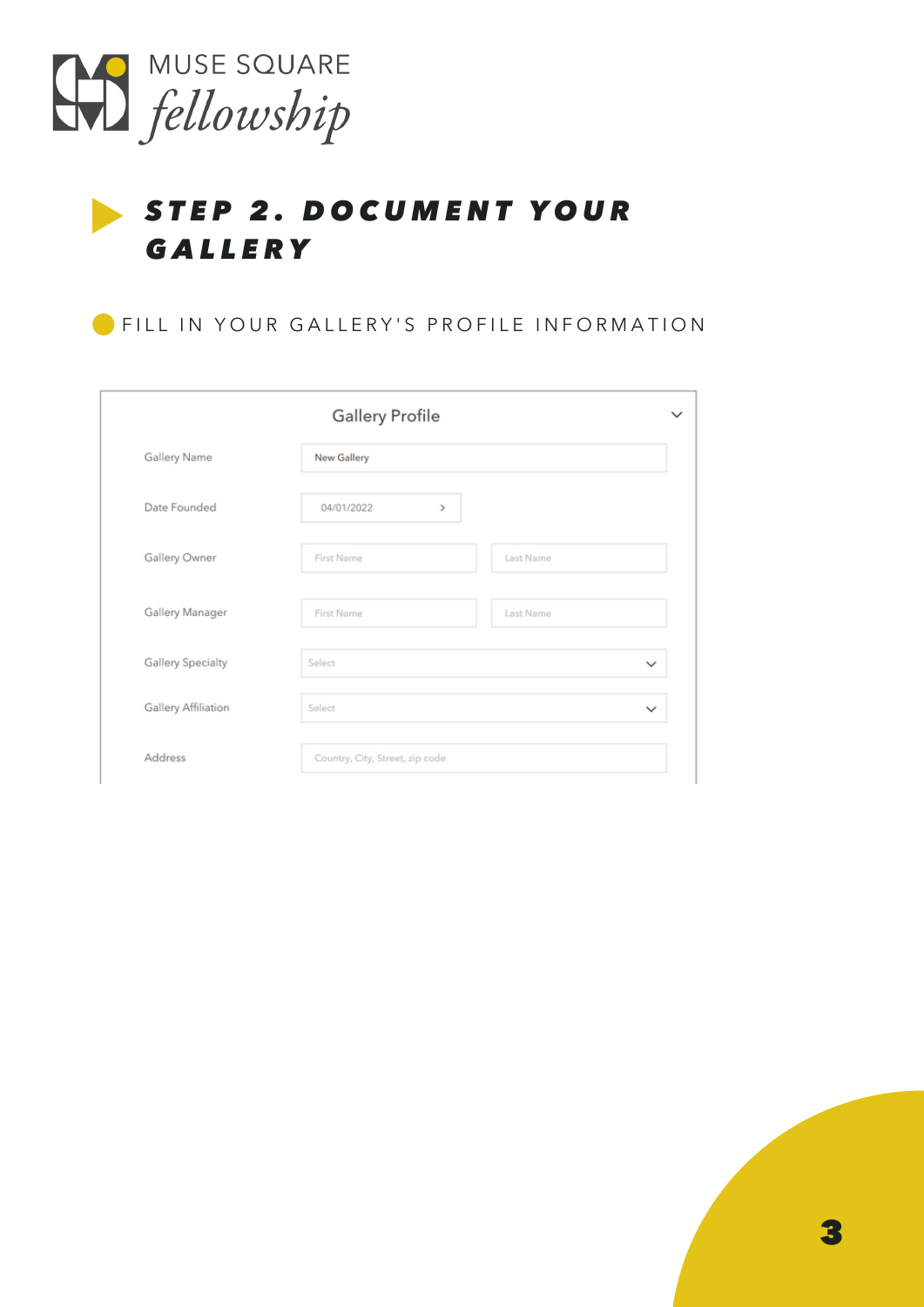

### D DO CUMENT YOUR GALLERY'S SPACE AND TECHNICAL **DETAILS**

| <b>Floor Access</b>                        | Select                              |   | $\checkmark$ |
|--------------------------------------------|-------------------------------------|---|--------------|
| Size of exhibition space (m <sup>2</sup> ) |                                     |   |              |
| Size of storage space (m <sup>2</sup> )    |                                     |   |              |
| Number of storage racks                    |                                     |   |              |
| Collaborative preferences                  | Select                              |   | $\checkmark$ |
| <b>Gallery Services</b>                    | Unpack and mount exhibition         | 0 | €            |
|                                            | Promote exhibition in Newsletter    | 0 | €            |
|                                            |                                     |   |              |
|                                            | Promote exhibition in social medias | 0 | €            |

### O UPLOAD YOUR GALLERY'S FLOOR PLAN AND BEAUTY **SHOTS**

| <b>Security System</b>      | Add Security System |         |
|-----------------------------|---------------------|---------|
| Floor Plan                  | Upload              | Preview |
| Beauty shots of the gallery | Upload              | Preview |
|                             | <b>SAVE DRAFT</b>   |         |

4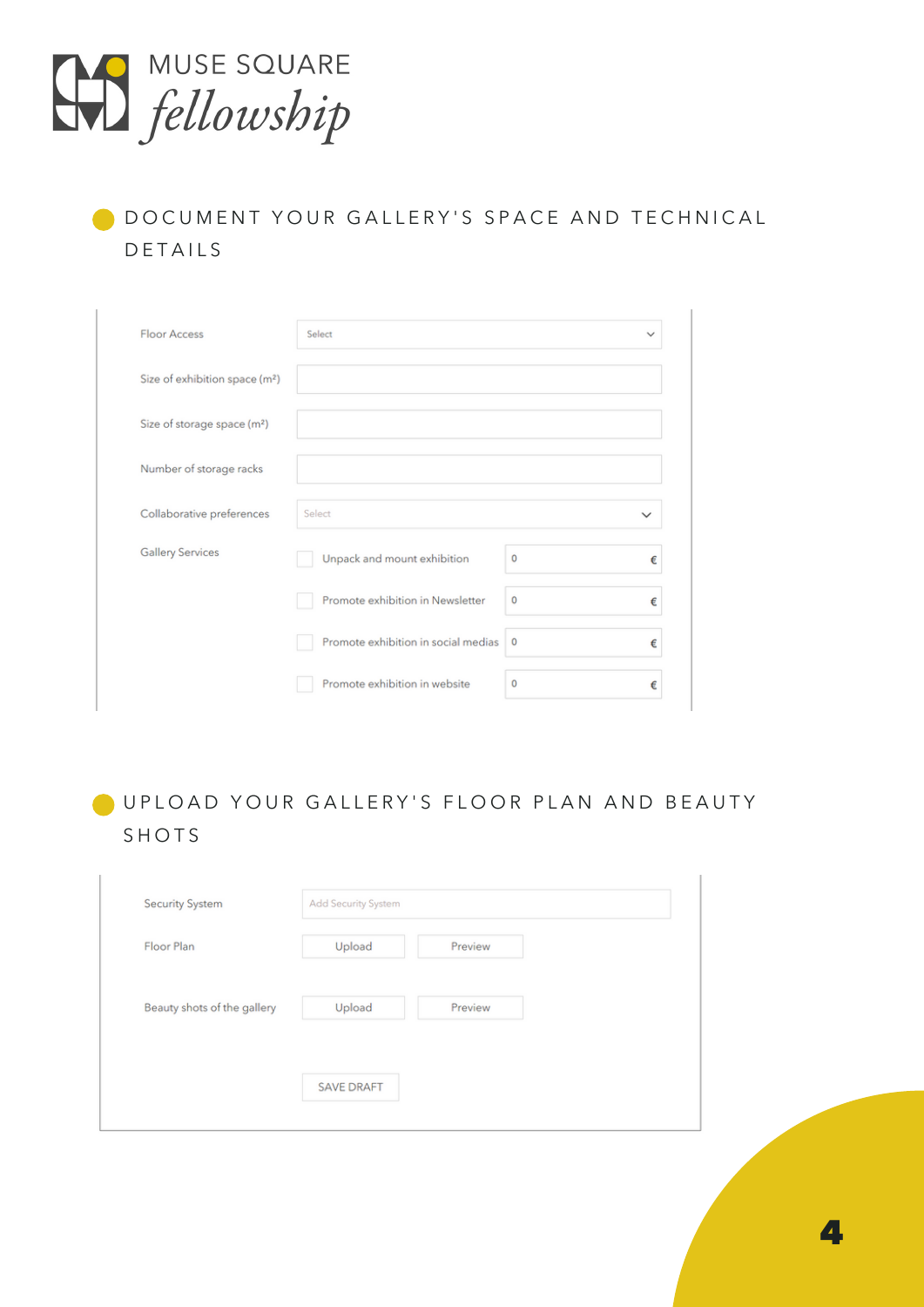

÷.

### STEP 3. DEVELOP YOUR FELLOWSHIP OFFERS

| DOCUMENT YOUR WALLS AND UPLOAD THEIR PHOTOS |        |         |                         |  |
|---------------------------------------------|--------|---------|-------------------------|--|
|                                             |        |         | Add wall                |  |
| WALL 1                                      |        |         | STATUS: Publicly posted |  |
| Describe your wall                          |        |         |                         |  |
| Photos of the wall                          | Upload | Preview |                         |  |
| Wall length (in meters)                     |        |         |                         |  |

DE TERMINE YOUR MONTHLY LEASE FEE BASED ON YOUR GALLERY'S EXPENSES USING THE ONLINE SIMULATOR\*

| Monthly rent                     |                | €              |
|----------------------------------|----------------|----------------|
| Monthly labor cost               | $\mathbf{0}$   | €              |
| Monthly insurance cost           | 0              | €              |
| Total monthly costs              | $\overline{0}$ | €              |
| Sum of the length of the wall    | 0              | €              |
| Desired profit margin            | 0              | %              |
| Price per month per linear meter | $\theta$       | €              |
| Price of 5 linear meters         |                | $0 \in$ /month |

\*PLEASE NOTE THAT THE PRICE PER MONTH/ LINEAR METER WILL BE THE BASIS FOR ANY DISCOUNT YOU MAY WANT TO PROPOSE TO THE GALLERY FELLOWS. YOU CAN MODIFY THIS PRICE AT ANY TIME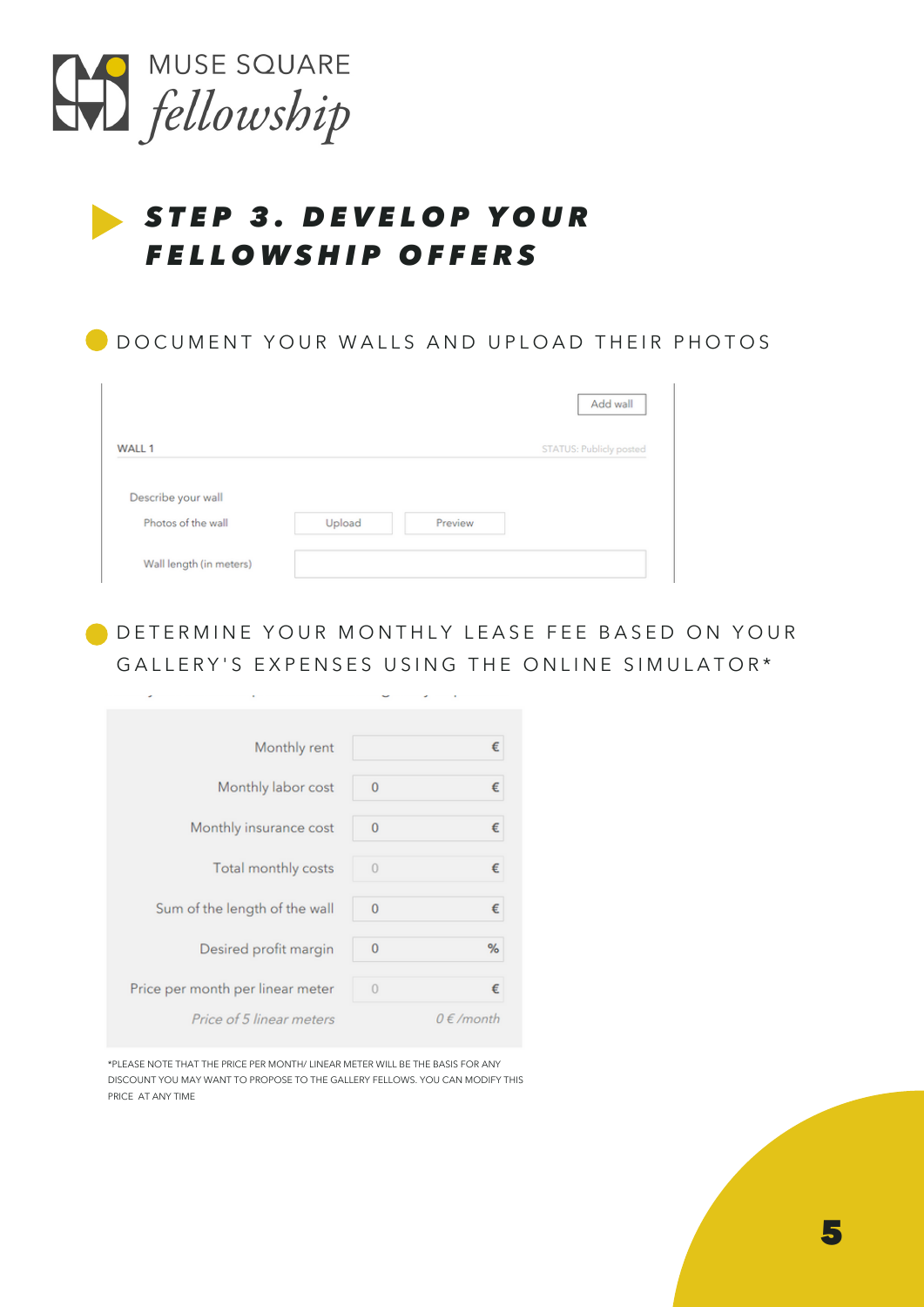

#### CREATE YOUR FELLOWSHIP OFFERS

#### YOU CAN CREATE 4 FELLOWSHIP OFFERS:

YOU CAN USE YOUR WALLS FOR MULTIPLE FELLOWSHIPS OFFERS . IF YOUR EXHIBITION WALLS ARE USED IN ONE FELLOWSHIP OFFER, THEIR STATUS WILL BE AUTOMATICALLY SWITCHED TO "UNAVAILABLE" FOR THE OTHER FELLOWSHIP OFFERS TAKING PLACE AT THE SAME TIME

| <b>WALL LEASE</b> |                       |   |                 |  |
|-------------------|-----------------------|---|-----------------|--|
|                   | <b>Start Date</b>     |   | <b>End Date</b> |  |
| Schedule Offer    | 11/16/2021            |   | 11/16/2021      |  |
|                   | <b>Input Discount</b> |   |                 |  |
| Terms of proposal | 0                     | % | 0€              |  |

LEASE WALLS WITH NO SPECIFIC PREREQUISITES:

O SPECIFY THE DATES: THERE CAN BE MULTIPLE ONES PER YEAR

O DEFINE THE DISCOUNT (IF APPLICABLE)



| 11/16/2021 |  |
|------------|--|
|            |  |
|            |  |
|            |  |
|            |  |

EXCHANGE WALLS WITH YOUR PEERS ALL ARROUND THE WORLD:

O SELECT THE WALLS THAT YOU WISH TO SWAP

O SPECIFY THE DATES: THERE CAN BE MULTIPLE ONES PER YEAR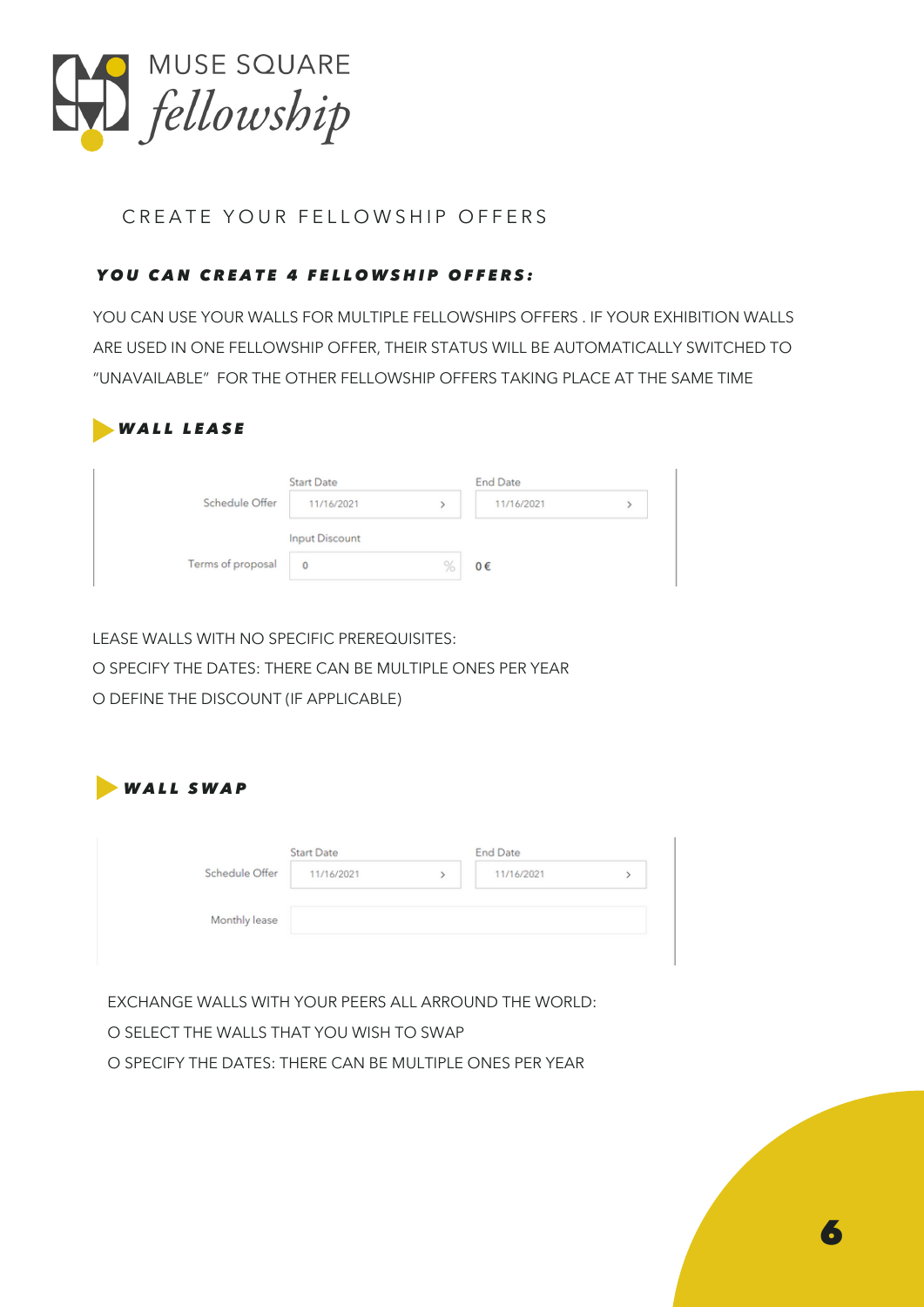

#### **CO-HOST EXHIBITION**

| Project title                      |                                      |                                    |
|------------------------------------|--------------------------------------|------------------------------------|
| <b>Project Description</b>         | Where, what, how, why, whom          |                                    |
| Number of walls per participant    |                                      |                                    |
| Min length of wall per participant |                                      |                                    |
| Schedule Offer                     | <b>Start Date</b><br>11/16/2021<br>> | <b>End Date</b><br>11/16/2021<br>> |
| Terms of proposal                  | <b>Input Discount</b><br>%           | 0€                                 |
| Apply offer to other walls         |                                      |                                    |
| Share marketing spending           |                                      |                                    |
| Share Marketing budget             | Yes<br>No                            |                                    |
| Muse Square media budget           |                                      |                                    |

HOST CO-HOST EXHIBITIONS IN COORDINATION WITH GALLERY PEERS:

O SPECIFY THE NAME OF THE EVENT

O DETAIL THE PROJECT

O SPECIFY THE NUMBER OF WALLS MADE AVAILABLE TO GALLERY APPLICANTS

O SPECIFY THE DATES OF THE EVENT

O DEFINE THE DISCOUNT (IF APPLICABLE)

O PROPOSE TO SHARE MARKETING SPENDING

IF YOUR GALLERY RECEIVES AN INVITATION TO HOST AN EXHIBITION, YOU WILL HAVE THE CHOICE TO "ACCEPT" OR "DECLINE" TO HOST THE EXHIBITION AS IT IS SET UP.

IF YOU CLICK ON "ACCEPT", YOUR GALLERY WALLS WILL BE LISTED ACCORDINGLY IN YOUR FELLOWSHIP OFFER PAGE. A NEW "CO-HOST EXHIBITION" TAB WILL APPEAR, WITH THE TERMS OF THE PROJECT PROPOSAL YOU HAVE ACCEPTED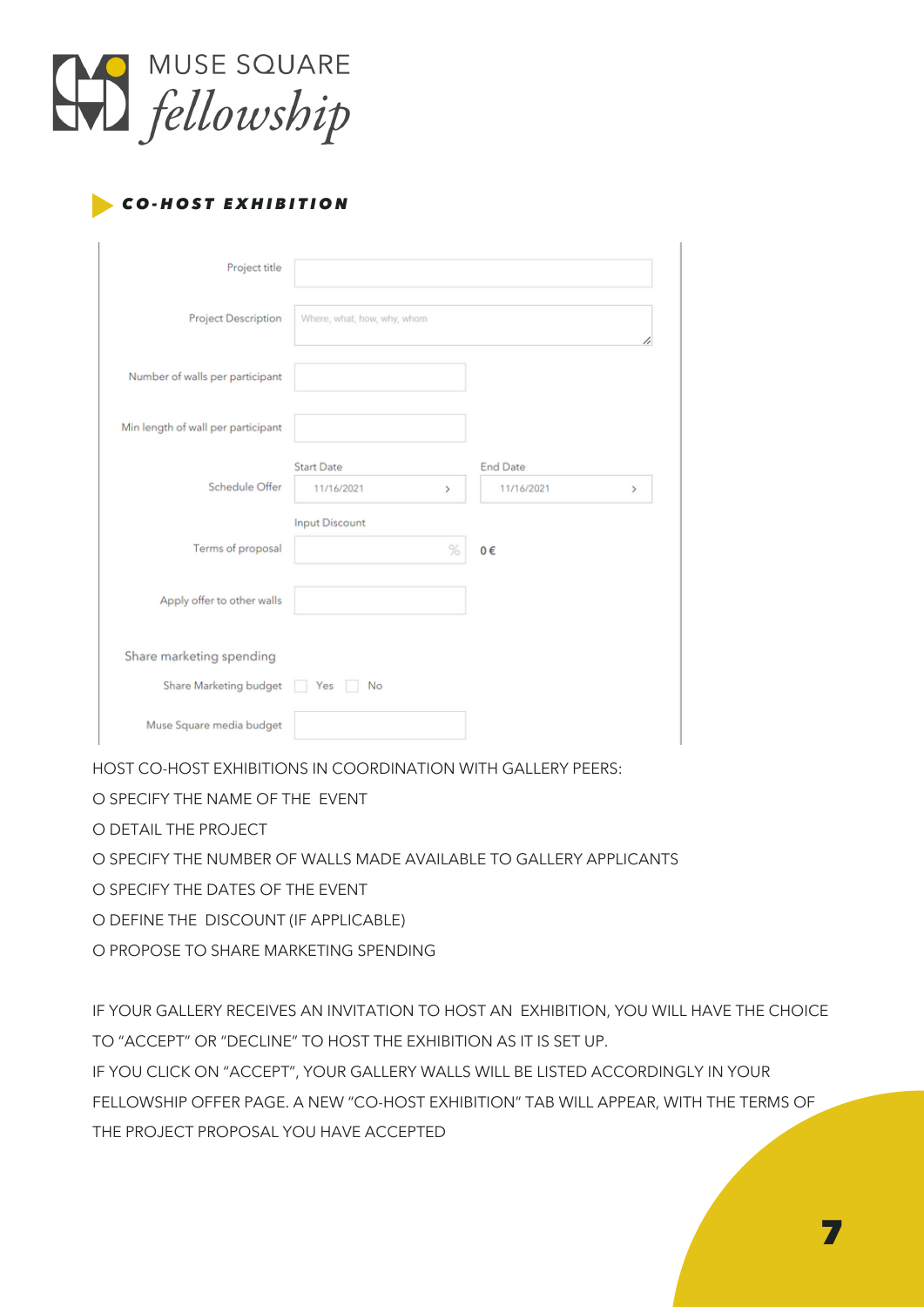

#### CALLS FOR PROJECT

| Criteria                        | Where, what, how, why, whom |   |                 |   |
|---------------------------------|-----------------------------|---|-----------------|---|
| Number of walls per participant |                             |   |                 |   |
|                                 | <b>Start Date</b>           |   | <b>End Date</b> |   |
| Schedule Offer                  | 11/16/2021                  | y | 11/16/2021      | S |
|                                 | Input Discount              |   |                 |   |
| Terms of proposal               |                             | % | 0€              |   |
|                                 |                             |   |                 |   |
| Apply offer to other walls      |                             |   |                 |   |

IF YOU WANT TO INVITE FELLOW GALLERIES TO EXHIBIT IN YOUR GALLERY ON SPECIFIC THEMES AND TECHNIQUES, PROCEED AS FOLLOWS:

O SPECIFY THE EXHIBITION CRITERIA: SUCH AS THE PROJECT THEME, SPECIALTY AND CONCEPT

O SPECIFY THE DATES: YOU CAN SET MULTIPLE EVENTS PER YEAR

O DEFINE THE FINANCIAL TERMS: HOW MUCH DO YOU WANT TO CHARGE THE GALLERY FELLOW

#### LASTLY, SHARE YOUR OFFERS

BY DEFAULT, THE OFFER IS PUBISHED ON THE DESTINATION PAGE. YOU CAN ALSO INIVITE SPECIFIC RECIPIENTS BY EMAIL

| Share the offer                     |                                   |              |
|-------------------------------------|-----------------------------------|--------------|
| Share with target audience          |                                   |              |
| Location                            | City, Country                     |              |
| Specialty                           | Select                            | $\checkmark$ |
| Affiliation                         | Select                            |              |
| Invite Specific Recipients Yes V No |                                   |              |
|                                     | <b>SAVE DRAFT</b><br><b>SHARE</b> |              |